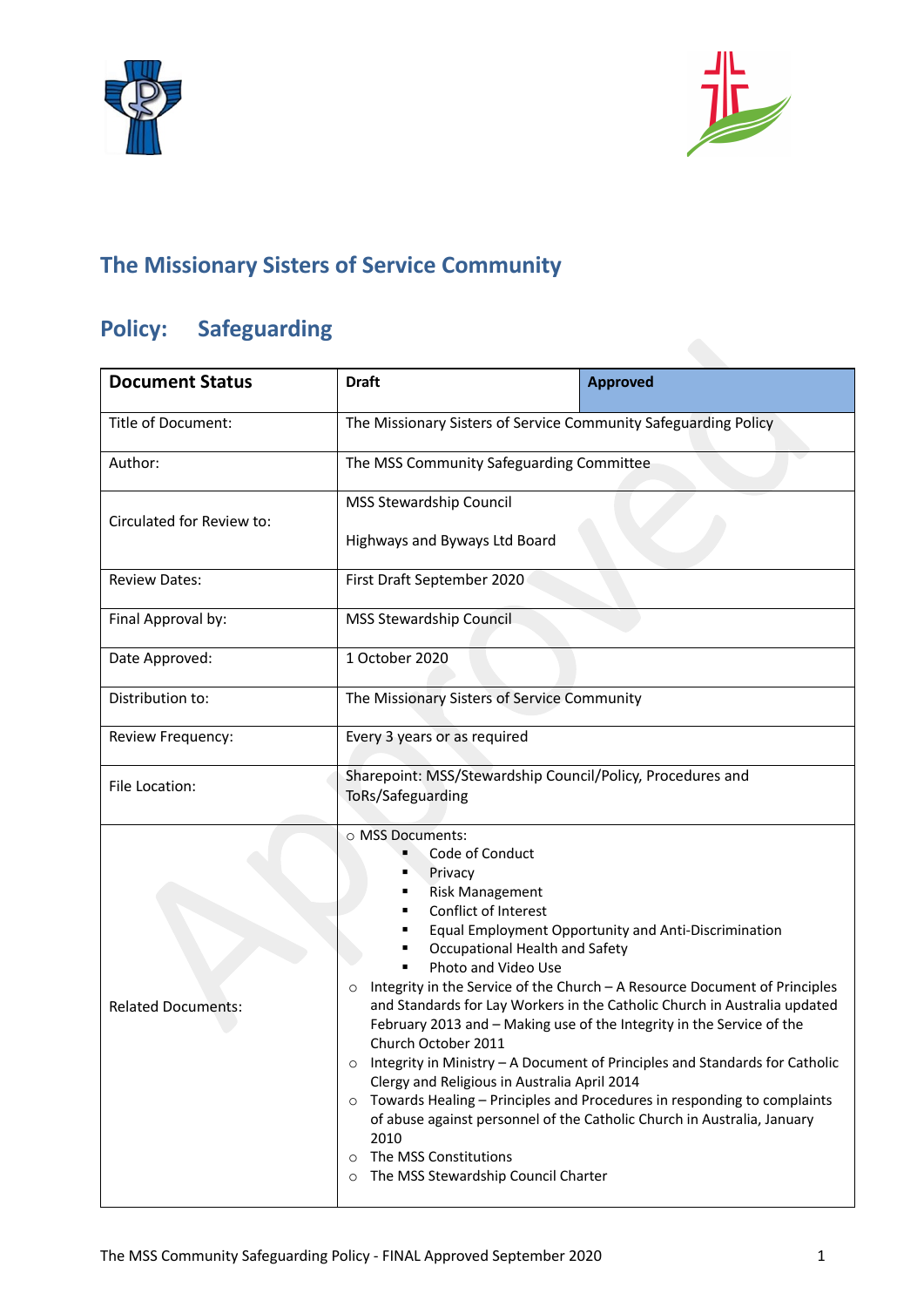



#### **Abbreviations/Definitions:**

| The MSS Community | The MSS Community is defined as the Missionary Sisters of Service<br>and their entities (namely the Stewardship Council, the Business<br>Finance and Property Committee, and Highways and Byways Ltd),<br>partners, staff and volunteers. |
|-------------------|-------------------------------------------------------------------------------------------------------------------------------------------------------------------------------------------------------------------------------------------|
| The MSS           | Herein known as The Missionary Sisters of Service Properties Held in<br>Trust - the legal entity of the MSS                                                                                                                               |
| <b>SC</b>         | Stewardship Council, the title given to the body of Trustees of The<br><b>MSS</b>                                                                                                                                                         |
| <b>HBL</b>        | Highways and Byways Ltd                                                                                                                                                                                                                   |

### **Policy Statement**

This Safeguarding Policy (the Policy) operates in harmony with the Commitment Statement of the Missionary Sisters of Service Community (The MSS Community) to the care, safety and protection of children and adults at risk.

The MSS Community recognises that justice, tender love and humility before God must determine the response of The MSS Community to any matter of complaint which may be brought against its members.

The MSS Constitutions inspire The MSS Community in this regard - in particular, two components of Article 95

*The style of governance we choose is one of participative leadership which finds expression in*

- *Accountability, by which we commit ourselves to be answerable to appropriate personnel and bodies for our life and ministry.*
- *Communication, which implies the readiness to give and receive information, to engage in dialogue and to speak the truth in love for the building up of the body of Christ*

The MSS Community aims to live and work in accordance with Gospel ideals and the values and principles as articulated in the *Constitutions of the Missionary Sisters of Service,* together with the documents *National Catholic Safeguarding Standards*, *Integrity in Ministry* (IM), *Towards Healing* (TH), and *Integrity in the Service of the Church [ISC].*

The Policy comprises three sections:

- 1. Underlying Principles
- 2. Purpose and Scope
- 3. Application of the Policy

Implementation of the Policy is detailed in *The MSS Community Safeguarding Procedures*.